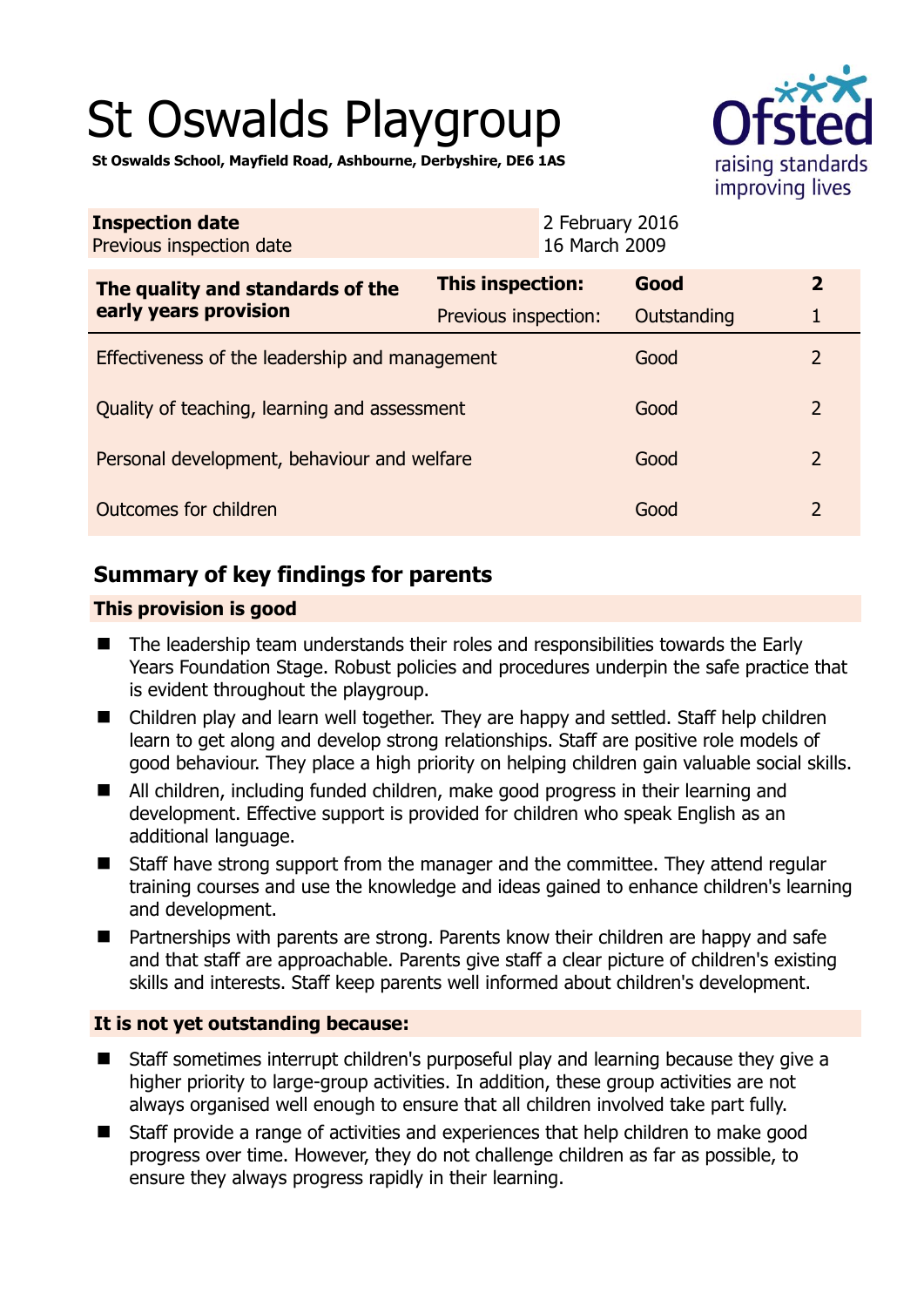## **What the setting needs to do to improve further**

#### **To further improve the quality of the early years provision the provider should:**

- $\blacksquare$  keep interruptions to children's learning to a minimum and organise group activities more effectively to support the full participation of all those involved
- $\blacksquare$  provide activities and experiences that challenge children as far as possible and increase the potential for them to achieve rapid progress in their learning.

#### **Inspection activities**

- The inspector spoke to the manager, staff and children during the inspection.
- The inspector observed activities indoors and outside, including snack and group times.
- The inspector spoke to some parents during the inspection and took account of their views.
- The inspector looked at children's assessment and learning records and the planning documentation.
- $\blacksquare$  The inspector checked evidence of the suitability and qualifications of staff working with the children. She sampled some of the policies and procedures and looked at the playgroup's action plan.
- The inspector carried out a joint observation with the manager.

#### **Inspector**

Janice Hughes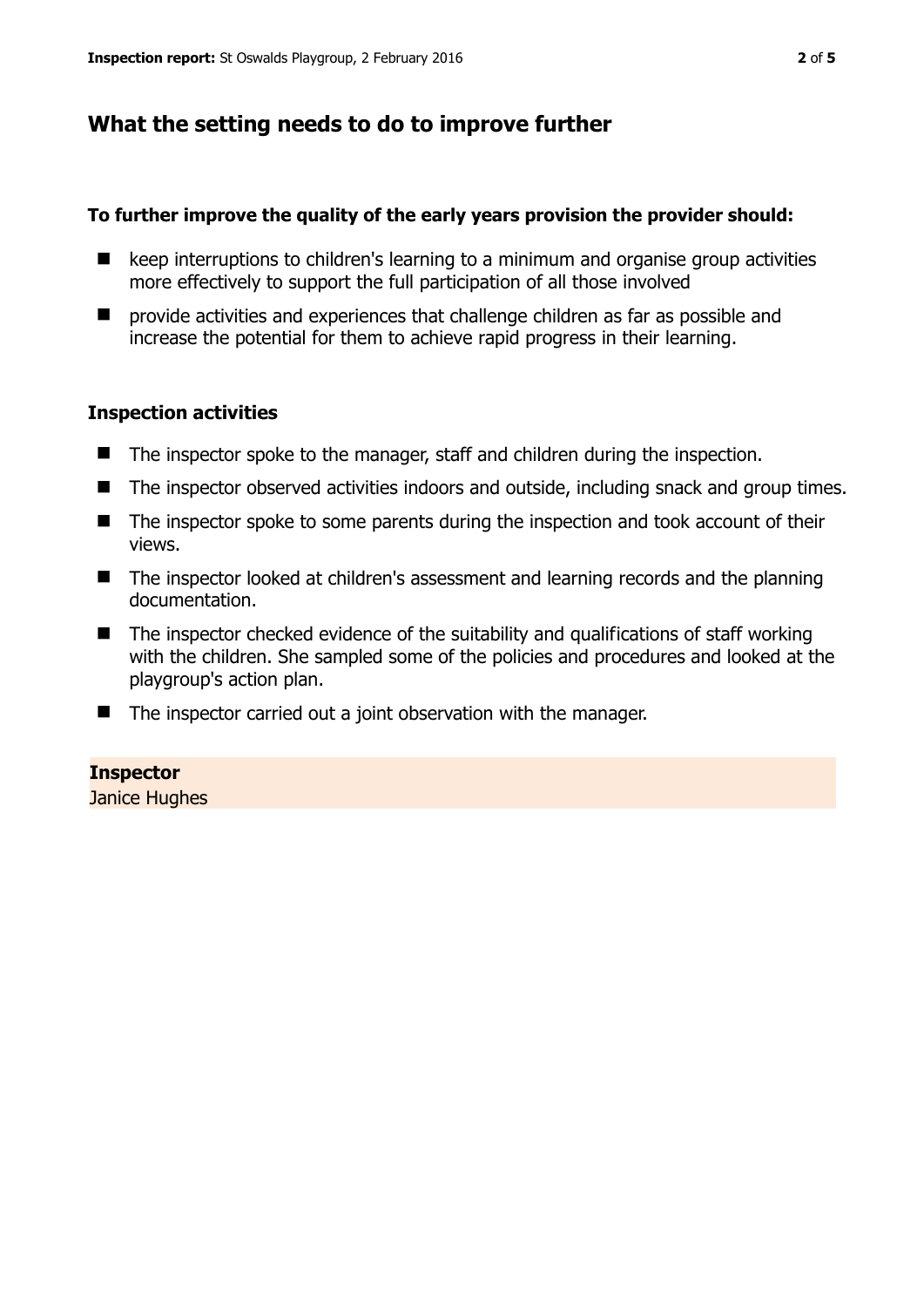# **Inspection findings**

#### **Effectiveness of the leadership and management is good**

The manager is well qualified, is passionate about her role and oversees effective early years practice. The manager and staff work well with a range of other professionals to help meet and support all children's needs. The manager leads a dedicated and committed team of staff. Practice is consistently good. Systems are in place to continually review the provision and reflect on practice. Arrangements for safeguarding are effective. The manager and her team have a good awareness of how to keep children safe. They follow clear procedures to protect children's welfare and know how to report any concerns. They attend training regularly. Effective recruitment, induction and appraisal procedures help ensure staff's continued suitability.

#### **Quality of teaching, learning and assessment is good**

Staff are positive and interact well with children. Teaching is good overall. Staff provide fun, purposeful and practical activities. They observe and assess what children can do and use the gathered information to good effect. Gaps in the progress children make close quickly and older children develop the skills they need for starting school. Children develop positive attitudes towards learning. They have many opportunities to learn and develop their fine-muscle skills. Children use pegs and concentrate as they peg pictures onto the washing line. They build using shape blocks and compare the sizes of the blocks as they make people. The role-play area is thoughtfully presented. Children use their imagination and develop their language skills. They toss pretend pancakes and chat about the food they are having for dinner. Children are learning to recognise the letters of their name and enjoy writing shopping lists and drawing. They listen to staff with excitement as they read stories to them individually.

#### **Personal development, behaviour and welfare are good**

Children are well cared for by kind and attentive staff. Resources are plentiful and the environment offers children space to move around easily. The outdoor learning areas are a particular strength of the playgroup. Children have many opportunities to develop their physical skills and learn about the world around them. They grow flowers and vegetables and have immense fun playing in the mud kitchen, using a variety of tools. Snack is organised well. Children chat about eating healthy foods and demonstrate how they can pour their drink. Children quickly learn to be independent. They choose where and who they want to play with, put on their own coats and move freely with confidence from inside to outside. The manager and staff have an effective partnership with the host school. Children benefit from access to some parts of the school, such as the hall and grounds. They become familiar with the environment as they prepare for the move to school.

## **Outcomes for children are good**

All children make good progress from their individual starting points. They gain the necessary skills that help prepare them for school. Children are curious as they learn to collaborate and play together. They are developing good literacy and mathematical skills. Children's physical development is good.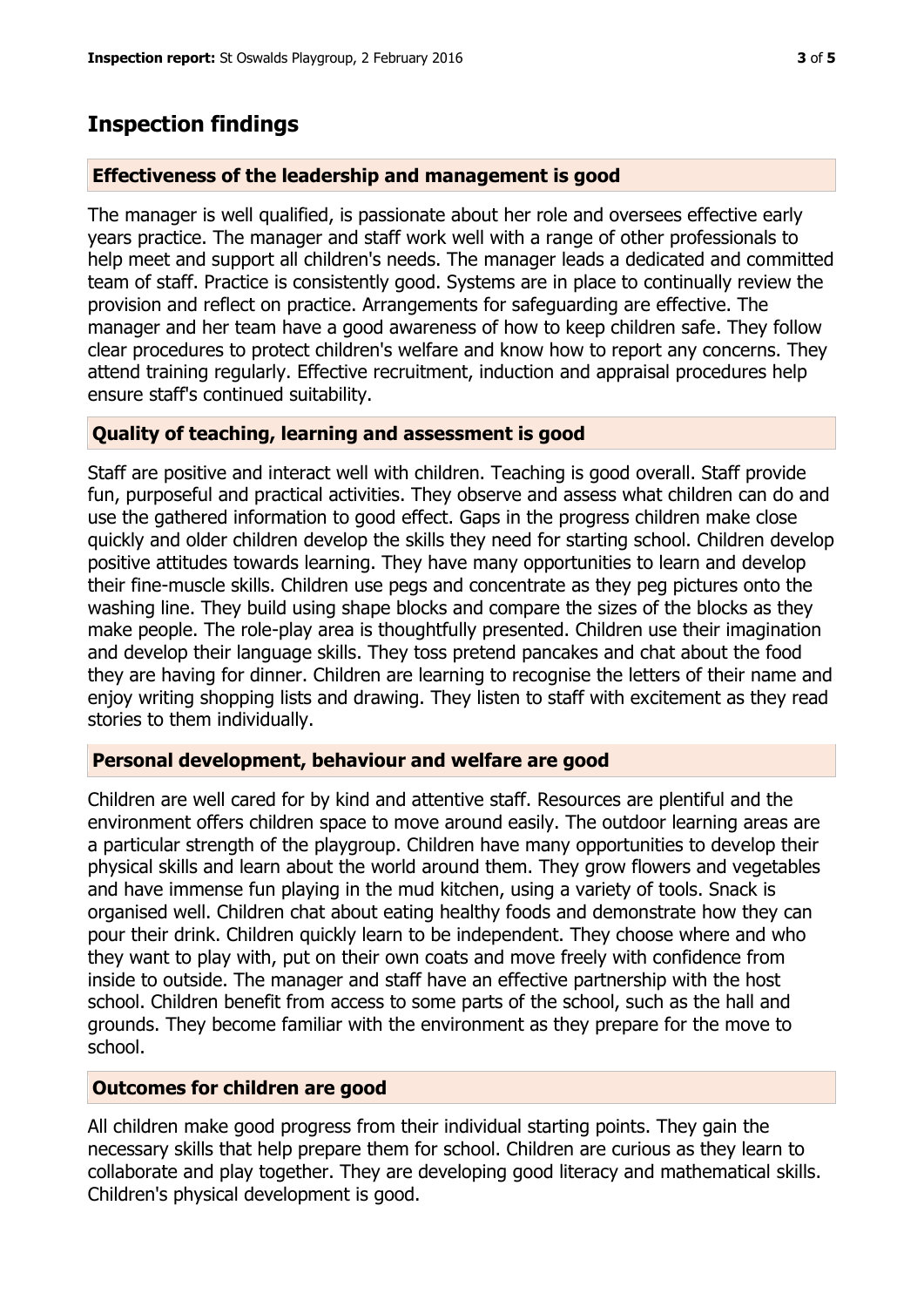## **Setting details**

| Unique reference number       | 206874                         |  |
|-------------------------------|--------------------------------|--|
| <b>Local authority</b>        | Derbyshire                     |  |
| <b>Inspection number</b>      | 854421                         |  |
| <b>Type of provision</b>      | Sessional provision            |  |
| Day care type                 | Childcare - Non-Domestic       |  |
| <b>Registers</b>              | Early Years Register           |  |
| Age range of children         | $2 - 4$                        |  |
| <b>Total number of places</b> | 20                             |  |
| Number of children on roll    | 43                             |  |
| <b>Name of provider</b>       | St Oswalds Playgroup Committee |  |
| Date of previous inspection   | 16 March 2009                  |  |
| <b>Telephone number</b>       | 07980 420232                   |  |

St Oswalds Playgroup was registered in 1987 and is run by a committee. The playgroup opens Monday to Friday, during term time only. Sessions are from 9am until 12pm and from 12.45pm until 3.15pm. The playgroup is not open on a Friday afternoon. The playgroup receives funding to provide free early years education for two-, three- and fouryear-old children. There are eight members of staff, all of whom hold an early years qualification at level 3 or 4.

This inspection was carried out by Ofsted under sections 49 and 50 of the Childcare Act 2006 on the quality and standards of provision that is registered on the Early Years Register. The registered person must ensure that this provision complies with the statutory framework for children's learning, development and care, known as the Early Years Foundation Stage.

Any complaints about the inspection or the report should be made following the procedures set out in the guidance 'Complaints procedure: raising concerns and making complaints about Ofsted', which is available from Ofsted's website: www.gov.uk/government/organisations/ofsted. If you would like Ofsted to send you a copy of the guidance, please telephone 0300 123 4234, or email enquiries@ofsted.gov.uk.